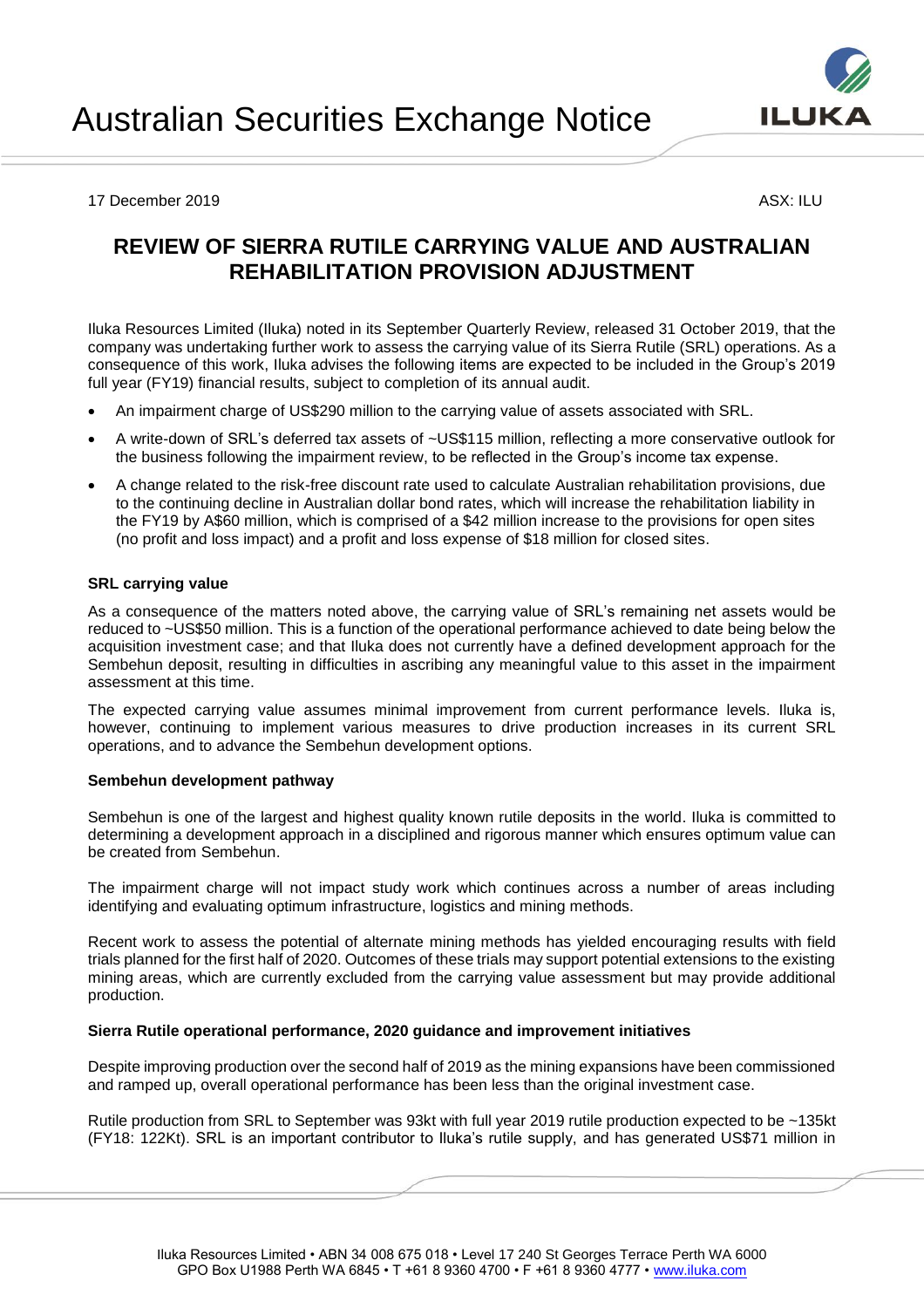operating cash flow since acquisition, including US\$36 million operating cash flow YTD to and including November 2019.

The impairment assessment includes an outlook in future years (including expected rehabilitation costs) and Iluka provides the following SRL guidance for 2020:

- Rutile production of 170kt
- Total Z/R production of 175kt (i.e. zircon production of 5kt)
- Ilmenite production of 70kt
- Cash costs of production of US\$125 million
- Unit production cash costs of US\$715 per tonne Z/R

Iluka is also progressing a range of operational initiatives to improve SRL's productivity, including

- maintenance and runtime improvement measures to increase mining and plant performance;
- operating cost and procurement review to reduce cost base;
- assessment of potential extensions to current mining areas;
- embedding the refreshed leadership team to support key operational areas; and
- development of a training plan for skilled artisan roles.

Iluka's Managing Director, Tom O'Leary said "the strategic rationale for the acquisition was that it provided Iluka access to a long-life rutile asset, in excess of 20 years, with identified production growth potential from expansion projects (including Sembehun), which were then at feasibility stage.

While production from SRL has been improving over 2019 following the completion of the expansion projects at Lanti and Gangama, the acquisition has not lived up to the investment case. This is a disappointing outcome. We remain focused on continuing to improve SRL's existing operations, including in relation to throughput, reliability, production and cost.

For the Sembehun development, our approach has been to revisit and broaden the project studies to determine a development option that optimises value. The impairment announced today does not detract from the potential we see in this world class rutile deposit. We expect to provide an update by mid-2020."

### **Background to Sierra Rutile acquisition**

Iluka acquired SRL in December 2016 for ~US\$330 million (A\$455 million). The investment case was underpinned by the proposed doubling of the dry mining operations at Lanti and Gangama; and the development of Sembehun to increase rutile production capacity from 175ktpa to >240ktpa.

Since acquisition, approximately US\$75 million has been spent on the capacity increases at Gangama and Lanti in accordance with the investment case and a further US\$75 million has been spent on sustaining capital.

### **Terms of further International Finance Corporation (IFC) investment in Sierra Rutile**

In June 2019 Iluka and IFC entered into a strategic partnership in Sierra Leone, with IFC making a US\$20 million investment in SRL for an initial 3.57% stake. As advised at the time, further investment by IFC is subject to approval of commencement of early works for the Sembehun project.<sup>1</sup> Given the delay in approval of the Sembehun project, the terms and timing of the second tranche of this investment will likely be subject to renegotiation.

## **SRL deferred tax asset**

 $\overline{a}$ 

On acquiring SRL, Iluka inherited tax losses that resulted in the recognition of a deferred tax asset of US\$115 million. Given the updates to the outlook underpinning the impairment assessment, Iluka has concluded that

<sup>1</sup> The terms of the IFC investment are set out in the 6 June 2019 release "Iluka to Partner with IFC in Sierra Leone".